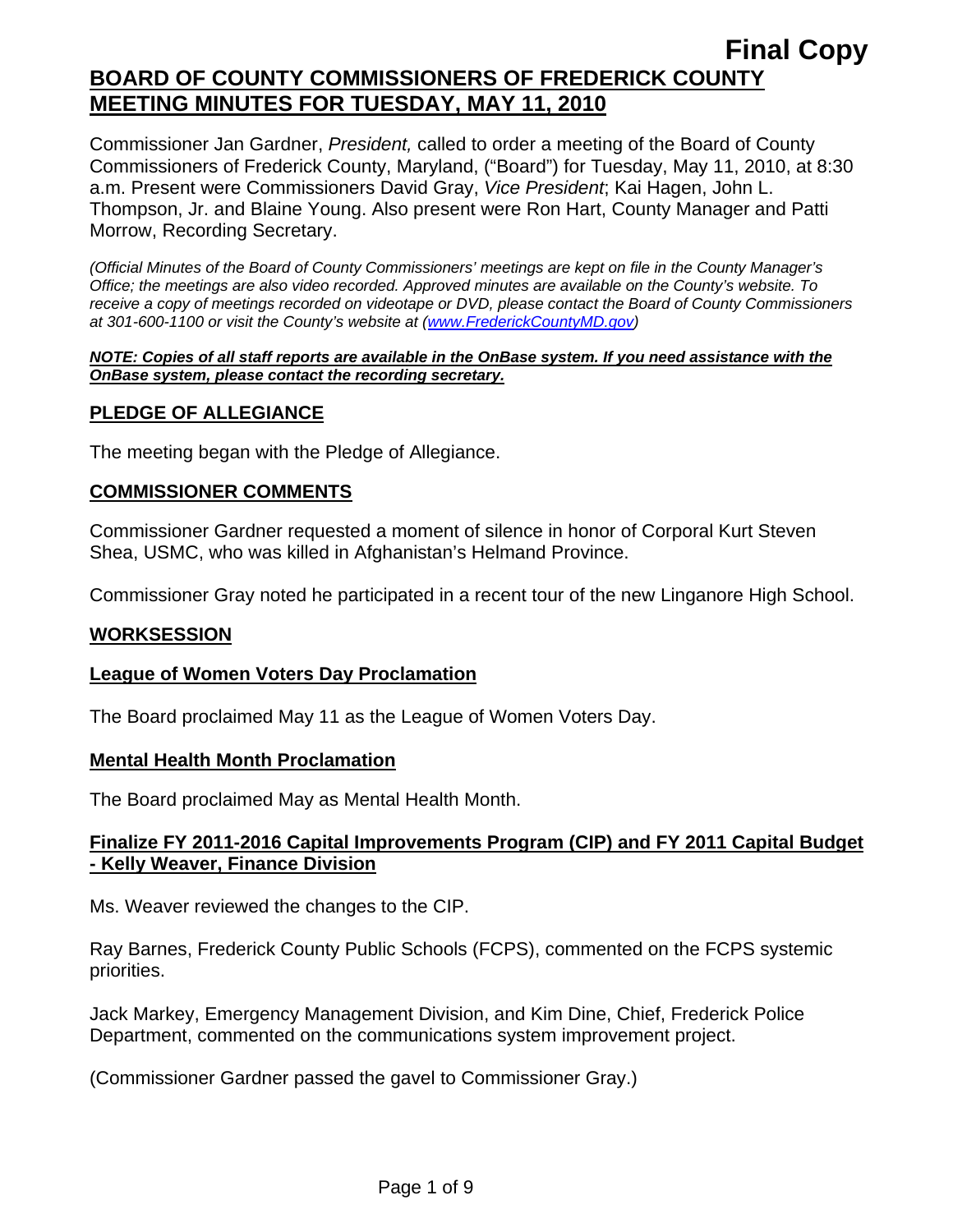Commissioner Gardner moved to express an indication of interest for two (2) options:

- Move up the Lincoln Elementary School (LES) project with demolition in FY 2011, and construction in FY 2012, and the Oakdale Elementary School (OES) addition in FY 2013; or
- Leave OES project in FY 2012, and move LES from FY 2014 to 2013.

Commissioner Young seconded the motion that passed 5-0, with the understanding the options would be shared with the BOE for their feedback by Thursday, May 20, 2010.

(Commissioner Gray left the meeting.)

(Commissioner Gardner passed the gavel to Commissioner Hagen.)

Commissioner Gardner moved to take out the \$6 million for the financial system upgrade in FY 2015 and defer it to beyond FY 2016. Commissioner Young seconded the motion that passed 4-0 with Commissioner Gray absent.

Commissioner Gardner moved to take \$100,000 from the Carroll Creek project and \$320,000 out of pavement management to address the cash deficit in FY 2015.

Commissioner Thompson requested to divide the question.

The vote on moving \$100,000 of Carroll Creek funding from FY 2015 to FY 2016 was 4-0 with Commissioner Gray absent.

(Commissioner Gray returned to the meeting.)

The vote on moving \$320,000 of pavement management funding from FY 2015 to FY 2016 was 4-1 with Commissioner Thompson opposed.

Dr. Carol Eaton, Frederick Community College (FCC), commented on the FY 2011 request for \$200,000 for finishing equipment in the culinary arts facility. Doug Browning, FCC mentioned funding that may be left in the FCC left turn lane project. Staff was directed to determine the amount of funding remaining in the left turn lane project and to provide an update to the Board on Thursday, May 20, 2010.

It was also indicated Mr. Barnes would bring back priorities from the BOE regarding school systemics after he meets with his staff to discuss the downsizing of the Sabillasville Elementary School roof project.

It was indicated a discussion would need to be held with The City of Frederick officials to discuss who would provide the parks program in the Lincoln Elementary School gym.

(Commissioner Young left the meeting at 10:20 a.m. to attend a field trip with his son.)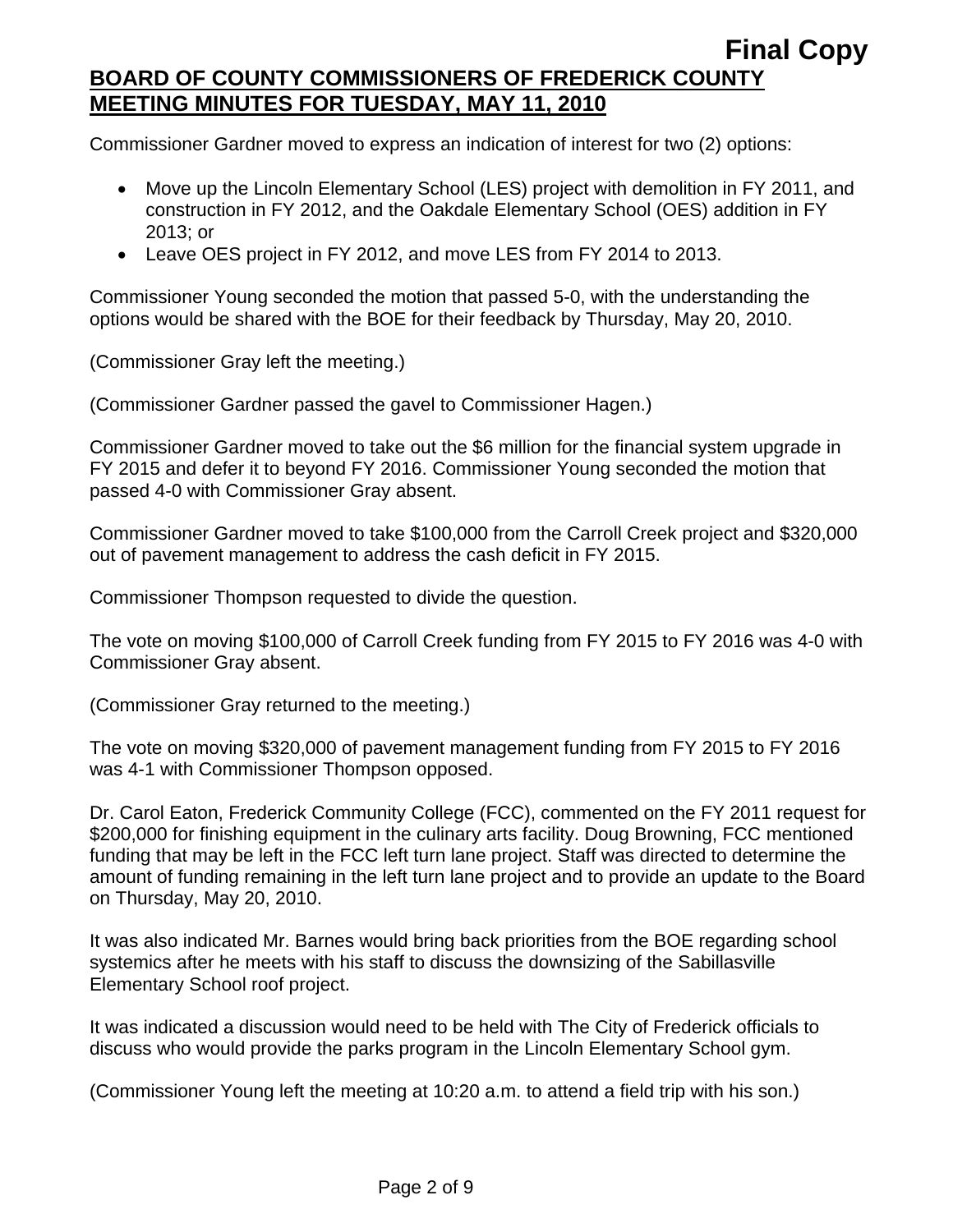## **WORKSESSION**

## **Appointments/Reappointments to Boards/Commissions/Committees - Joyce Grossnickle, Office of the County Manager**

### Frederick County Advisory Plumbing Board

There was no public comment.

Commissioner Gray moved to reappoint Messrs. Gary Armbuster and Dave Gatrell to serve four-year terms to become effective July 1, 2010, and expire June 30, 2014. Commissioner Hagen seconded the motion that passed 3-0 with Commissioner Thompson recused and Commissioner Young absent.

### Business Development Advisory Council

There were no public comments.

Commissioner Gray moved to appoint Mr. John Lynn Shanton to serve a three-year term to become effective July 1, 2010, and to expire June 30, 2013. Commissioner Thompson seconded the motion that passed 3-1 with Commissioner Hagen opposed and Commissioner Young absent.

Commissioner Gray moved to reappoint Mr. Jon-Mikel Bailey for a three-year term to become effective July 1, 2010, and to expire on June 30, 2013; to appoint Mr. Drexel Ryberg to fill an unexpired term to expire June 30, 2010, and to also appoint him for a full three-year term to become effective July 1, 2010, and to expire June 30, 2013; and to appoint Mr. Jason Stanczyk to fill an unexpired term to expire June 30, 2012. Commissioner Thompon seconded the motion that passed 4-0 with Commissioner Young absent.

### Citizens Nursing Home Board of Trustees

Public comment was heard from Dr. Sonya Rossig.

Commissioner Hagen moved to approve the reappointment of Ms. Faye Bevard, Ms. Lisa Lawler Graditor and Mr. Jack Tritt to serve three-year terms to become effective July 1, 2010, and expire June 30, 2013. Commissioner Gray seconded the motion that passed 4-0 with Commissioner Young absent.

### Commission for Women

There were no public comments.

Commissioner Hagen moved to reappoint Ms. Jacquelyn Brown and Ms. Jennifer Charlton to serve three-year terms to become effective July 1, 2010, and to expire on June 30, 2013; and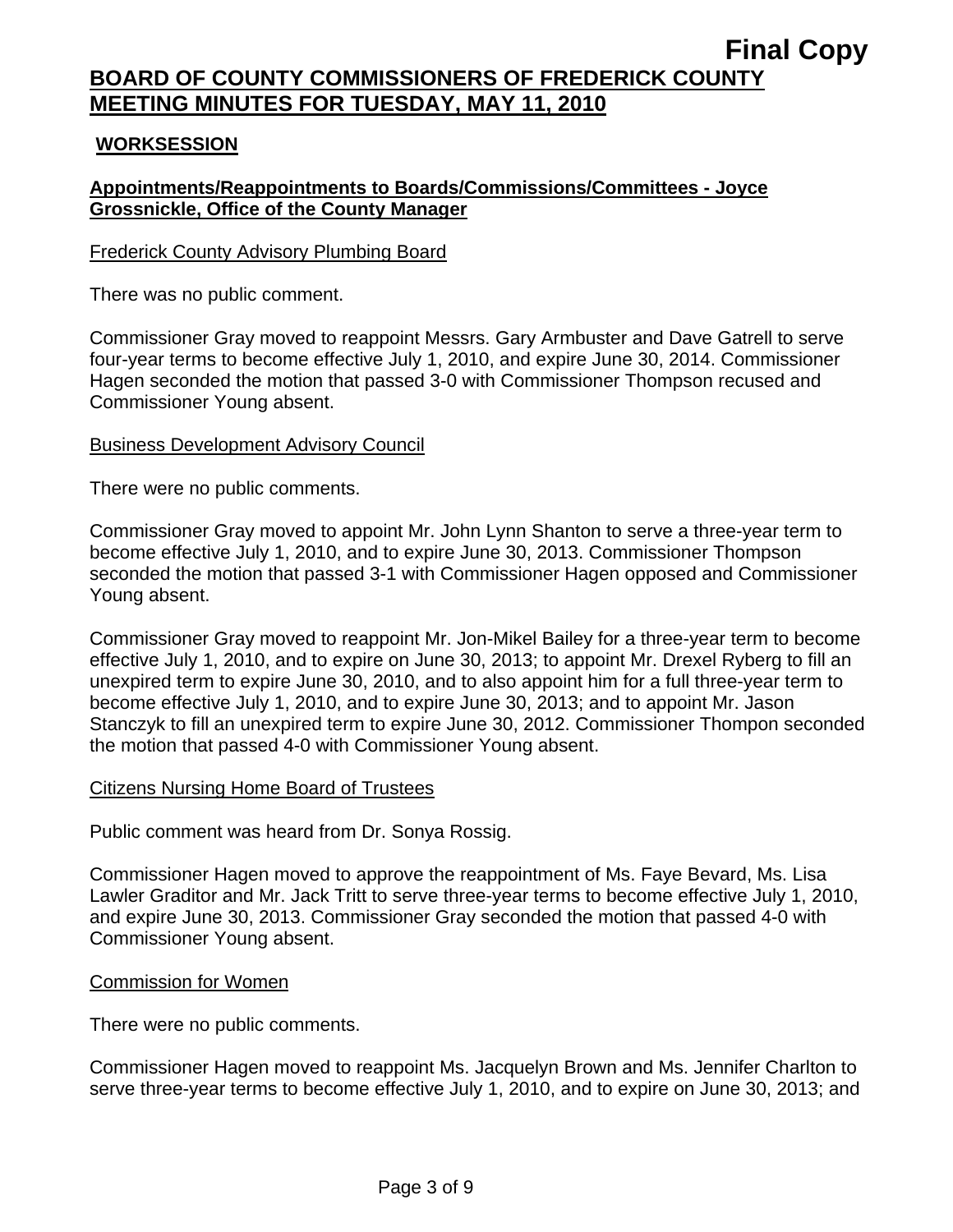to appoint Ms. Cindy McKane-Wagester to fill an unexpired term to expire June 30, 2010, and to appoint her for a full three-year term to become effective July 1, 2010 and to expire June 30, 2013. Commissioner Gray seconded the motion that passed 4-0 with Commissioner Young absent.

## Companion Animal Welfare Advisory Committee

There were no public comments.

Commissioner Hagen moved to reappoint Ms. Mary Bernard and Dr. Karen Miller to serve three-year terms to become effective July 1, 2010, and to expire June 30, 2013; and appoint Ms. Michele Ferris Hansen to serve a three-year term to become effective July 1, 2010, and to expire June 30, 2013. Commissioner Gray seconded the motion that passed 4-0 with Commissioner Young absent.

## Human Relations Commission

Public comment was heard from Hayden Duke.

Commissioner Gray moved to approve the reappointment of Messrs. Adeyemi Adeoye and Hayden Duke and Ms. Angela Spencer to serve three-year terms to become effective July 1, 2010, and to expire June 30, 2013. Commissioner Hagen seconded the motion.

Commissioner Thompson offered an amendment to interview the applicants to determine if they were committed to racial equality. The amendment did not receive a second.

The vote on the main motion was 3-1 with Commissioner Thompson opposed and Commissioner Young absent.

### Insurance Committee

There were no public comments.

Commissioner Hagen moved to approve the reappointment of Mr. Paul Brunner to serve a three-year term to become effective July 1, 2010, and to expire June 30, 2013. Commissioner Gray seconded the motion that passed 4-0 with Commissioner Young absent.

### Mental Health Advisory Committee

There were no public comments.

Commissioner Gray moved to appoint Ms. Jenna Holderness to fill an unexpired term to expire June 30, 2010, and to appoint her for a full three-year term to become effective July 1, 2010, and to expire July 1, 2013. Commissioner Hagen seconded the motion that passed 4-0 with Commissioner Young absent.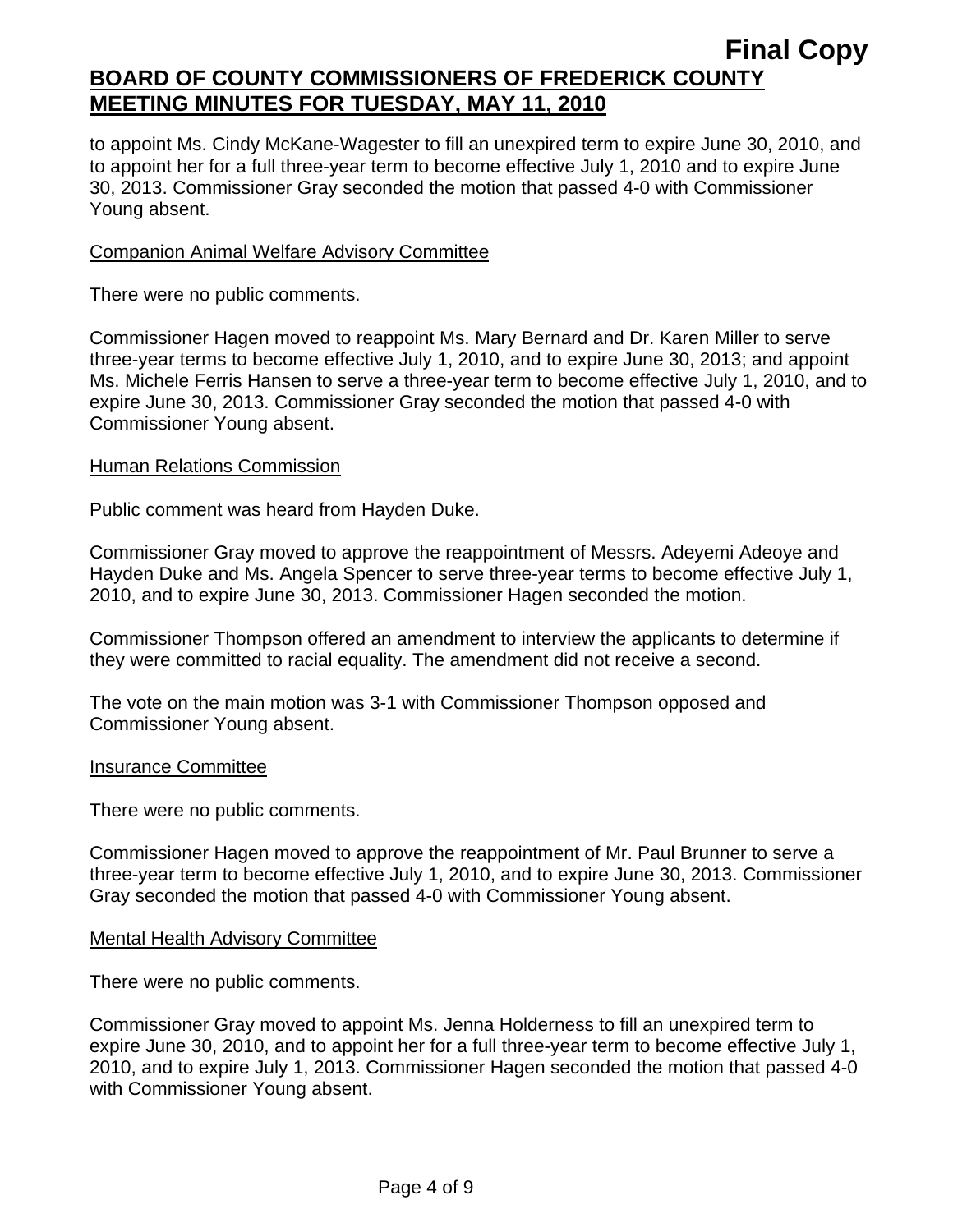### Monocacy Scenic River Citizens Advisory Board

There were no public comments.

Commissioner Hagen moved to reappoint Mr. Jack Lynch to serve a four-year term to expire May 11, 2014. Commissioner Gray seconded the motion that passed 4-0 with Commissioner Young absent.

#### Social Services Board

There were no public comments.

Commissioner Hagen moved to appoint Ms. Dana Mims to fill an unexpired term to expire June 30, 2010, and appoint her for a full three-year term to become effective July 1, 2010, and to expire June 30, 2013. Commissioner Gray seconded the motion that passed 4-0 with Commissioner Young absent.

### Transportation Services Advisory Council

There were no public comments.

Commissioner Gray moved to reappoint Ms. Patie Elsberry, Messrs. David Ling, Kenneth Marshall and Tom Massey to serve three-year terms to become effective July 1, 2010, and to expire June 30, 2013. Commissioner Hagen seconded the motion that passed 4-0 with Commissioner Young absent.

### Workforce Development Board

There were no public comments.

Commissioner Gray moved to appoint Mr. Robert Jeffers to fill an unexpired term to expire June 30, 2010, and to appoint him for a full four-year term to become effective July 1, 2010, and to expire June 30, 2014. Commissioner Hagen seconded the motion that passed 4-0 with Commissioner Young absent.

### **ADMINISTRATIVE BUSINESS**

## **2010 Development Impact Fees Annual Report and Study Update - Kelly Weaver, Finance Division**

Ms. Weaver presented the Development Impact Fee Study.

Commissioner Thompson moved to proceed to public hearing with options 2 and 3. Commissioner Gray seconded the motion that passed 4-0 with Commissioner Young absent.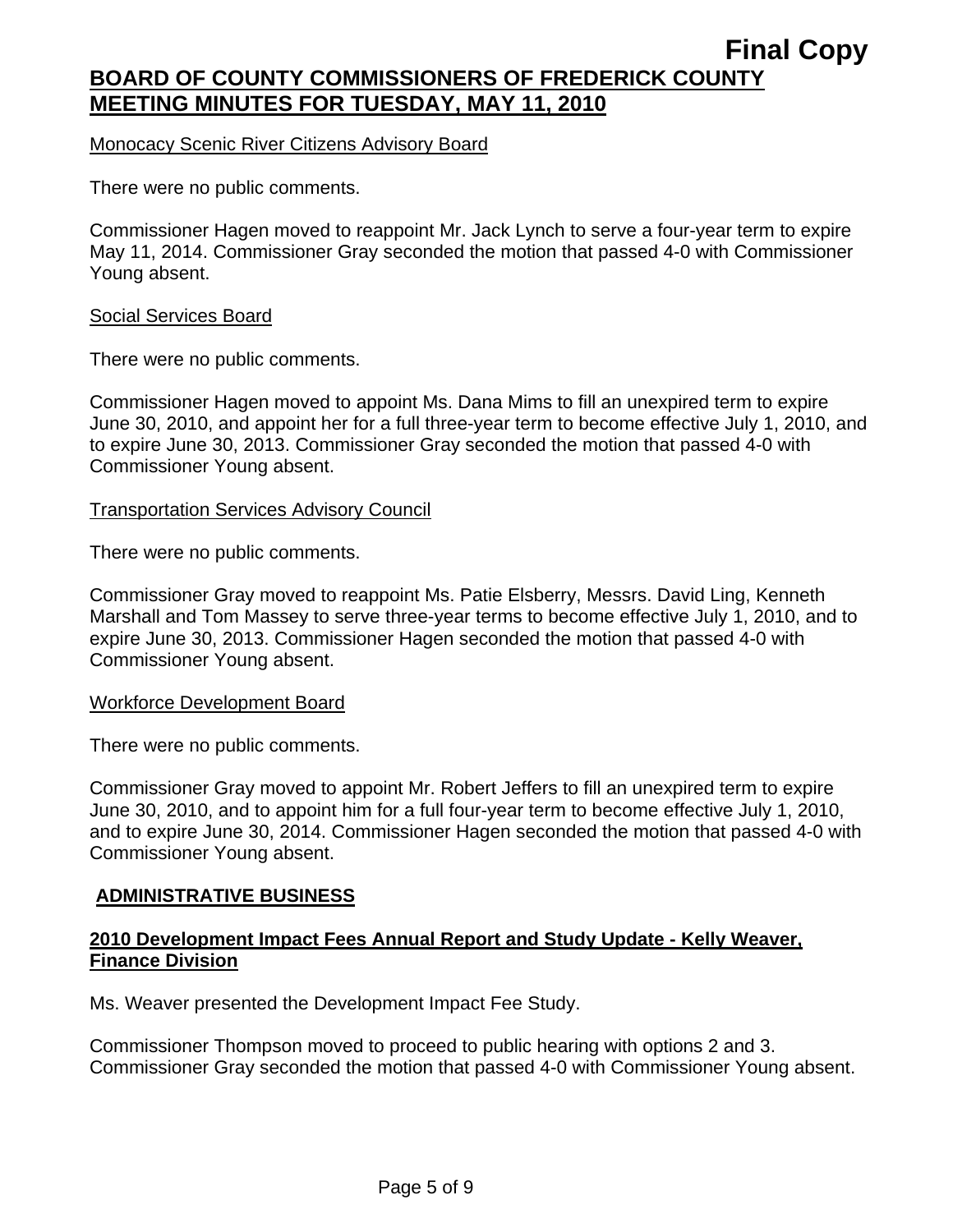## **Update of the Zoning Ordinance Rewrite and Guidance on Additional Text Amendments to Undertake - Eric Soter, Planning Division**

Mr. Soter reviewed with the Board the zoning ordinance rewrite update.

The Board directed staff to develop the following zoning ordinance text amendments:

- Create architectural and historic preservation regulations;
- Update special exception criteria;
- Clarification of the ag-cluster procedural regulations; and
- Multiple structures on commercial/industrial property.

# **PUBLIC COMMENTS (3 MINUTE PRESENTATION)**

- Mary Kemp, Freedom Center
- Jamey George, Freedom Center
- Paul Hartman, Freedom Center
- Marvin Leavey, Jr.
- Steven Huber
- Linda Werner, Frederick County Commission on Disabilities and ARC of Frederick County
- Kevin Kirpatrick
- Nancy Norris, Frederick County Transit Services Division

The Board broke for lunch at 12:10 p.m. and reconvened at 1:15 p.m.

## **Countywide Comprehensive Plan Implementation Action Plan - Setting General Timelines - Eric Soter, Planning Division**

Mr. Soter and Mr. Gugel presented the action item matrix which is the work plan of the Countywide Comprehensive Plan.

(Commissioner Young arrived to the meeting at 1:30 p.m.)

By unanimous consent, the Board adopted the additions, corrections and deletions of the action item matrix.

# **QUESTIONS – PRESS**

None.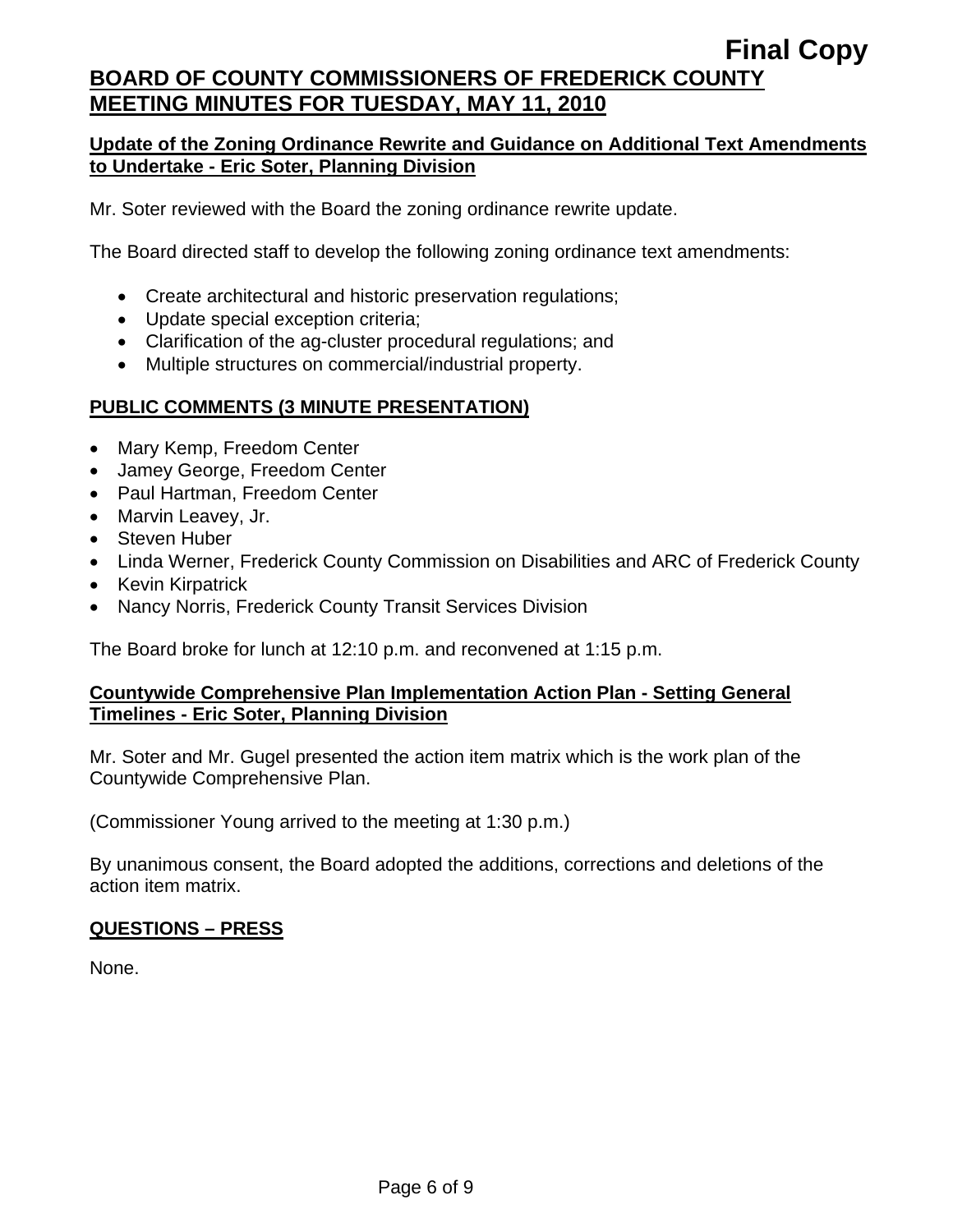## **CLOSED SESSION**

Commissioner Hagen moved to go into closed session under the Maryland Annotated Code State Government Article § 10-508(a) (1) To discuss: (i) The appointment, employment, assignment, promotion, discipline, demotion, compensation, removal, resignation, or performance evaluation of appointees, employees, or officials over whom it has jurisdiction; or (ii) Any other personnel matter that affects one or more specific individuals. Commissioner Gray seconded the motion that passed 5-0

## **ADJOURN**

The meeting adjourned at 1:50 p.m.

Patricia A. Morrow Recording Secretary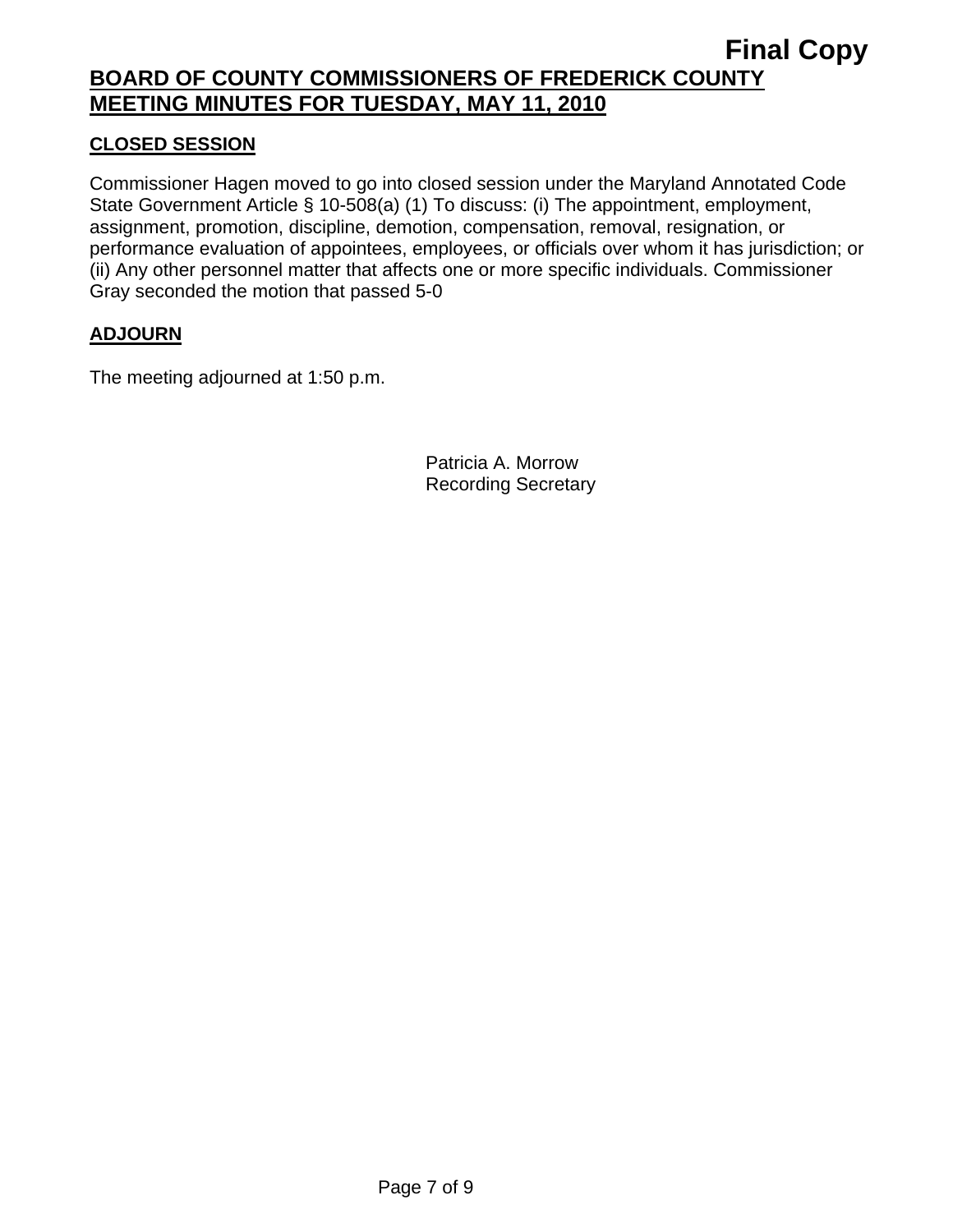## **FORM OF STATEMENT FOR CLOSING THE MEETING OF TUESDAY, MAY 11, 2010**

# **STATUTORY AUTHORITY TO CLOSE SESSION**

## **State Government Article §10-508(a):**

(1) To discuss: (i) The appointment, employment, assignment, promotion, discipline, demotion, compensation, removal, resignation, or performance evaluation of appointees, employees, or officials over whom it has jurisdiction; or (ii) Any other personnel matter that affects one or more specific individuals

## **Motion:**

Commissioner Hagen moved to go into closed session according Maryland Annotated Code State Government Article § 10-508(a)(1) To discuss: (i) The appointment, employment, assignment, promotion, discipline, demotion, compensation, removal, resignation, or performance evaluation of appointees, employees, or officials over whom it has jurisdiction; or (ii) Any other personnel matter that affects one or more specific individuals. Commissioner Gray seconded the motion that passed 5-0.

## **Topic To Be Discussed**

 $\overline{a}$ 

To consider issues concerning individual county employees as a result of the elimination of positions.

> Patricia A. Morrow Recording Secretary